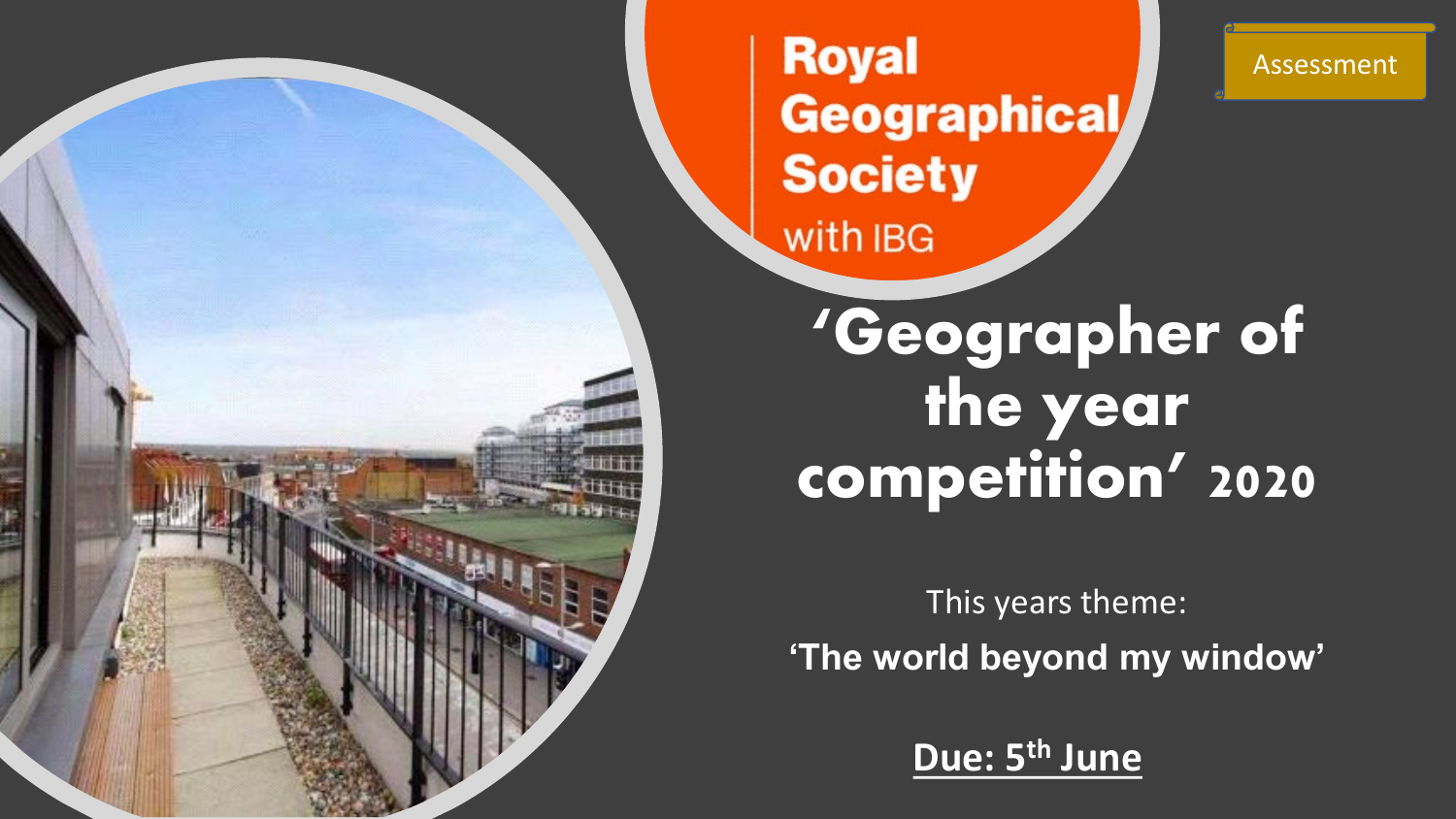# RGS Young Geographer of the Year Competition 2020!





This years' Young Geographer of the Year competition gives you the chance to explore the potential that Geography holds! Although we are confined to our homes right now, we would like you to explore your wider geographical horizons. So the title this year is ......

### **'the world beyond my window'**

You will need to produce an **A3 size poster**. This can be hand-made (then sent electronically via a scanned copy or photograph) or using PowerPoint, Word, Publisher or PDF etc.



All entries should address this year's theme and must meet the following criteria:

- Excellent attention to spelling, punctuation and grammar
- Use of accurate geographical terminology
- Clearly labelled and appropriately acknowledged sources, including diagrams, charts, maps or images
- Accurate use of symbols, scales and keys,
- Original and independently produced—class sets of identical entries will not be accepted or entries which have copied information from other sources, such as the internet
- If produced electronically, please use a minimum font size of point 10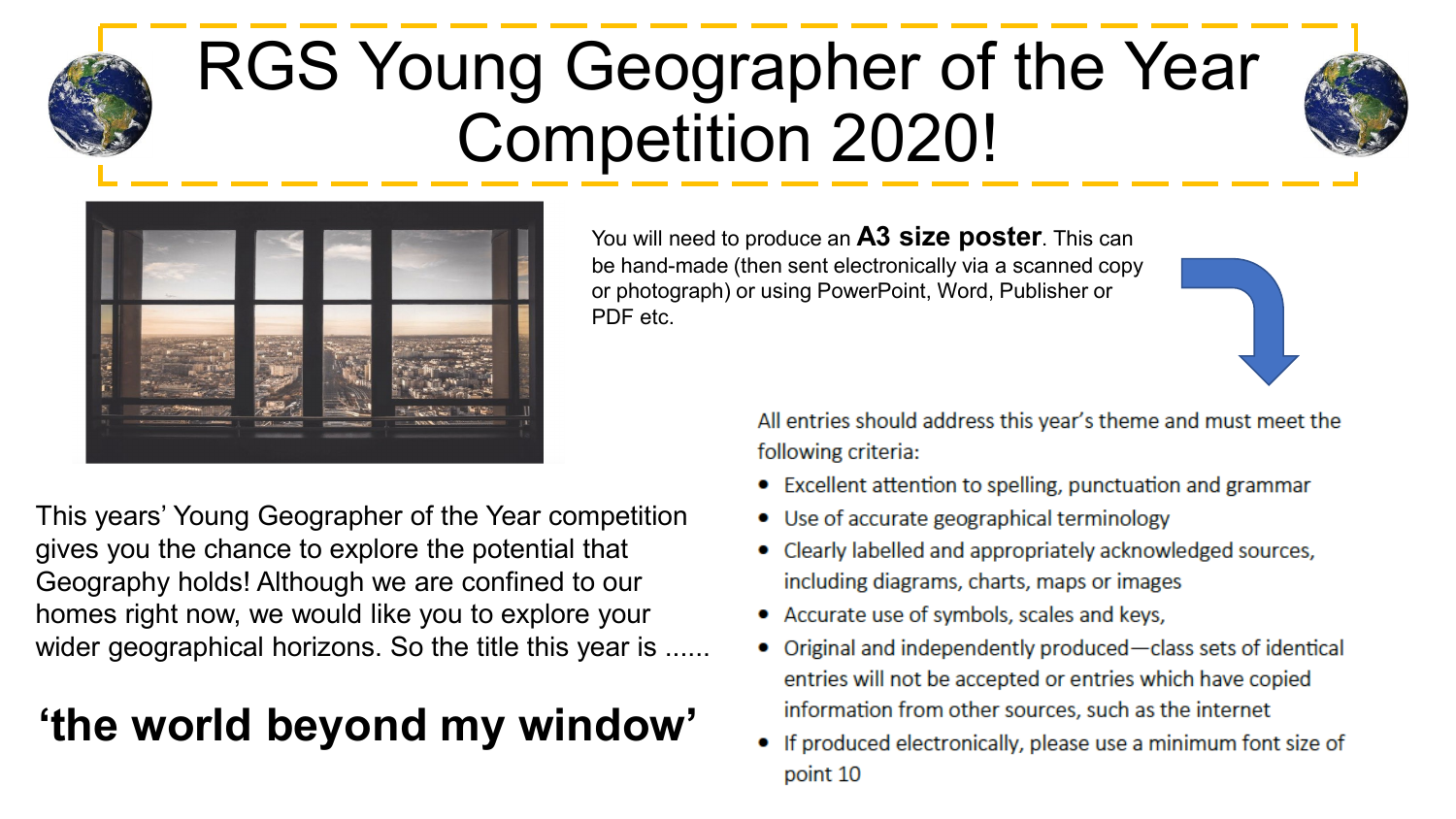# So, what is the world beyond my window?

#### **How is your life connected by different places?**

- Where were you born?
- What is your ethnicity?
- Have you visited any different countries? Why?
- Do you own anything that is made in another country?

#### **What geographical processes create and shape places?**

- What is the climate like in the area you live in?
- Why is the climate like this?
- Is there evidence of migration in your area?
- We live in a city, how does this affect your life?

### **What is the human and physical geography of these places?**

- Are there any famous landmarks near you?
- Is where you lived influenced by the people that live there? If so, how?
	- Do you have a river, park or open space near your home?

#### **How is your life influenced by different places?**

- How might the environment that you live in make you act differently to someone who lives in a different environment?
	- How is your family's life influenced by other places?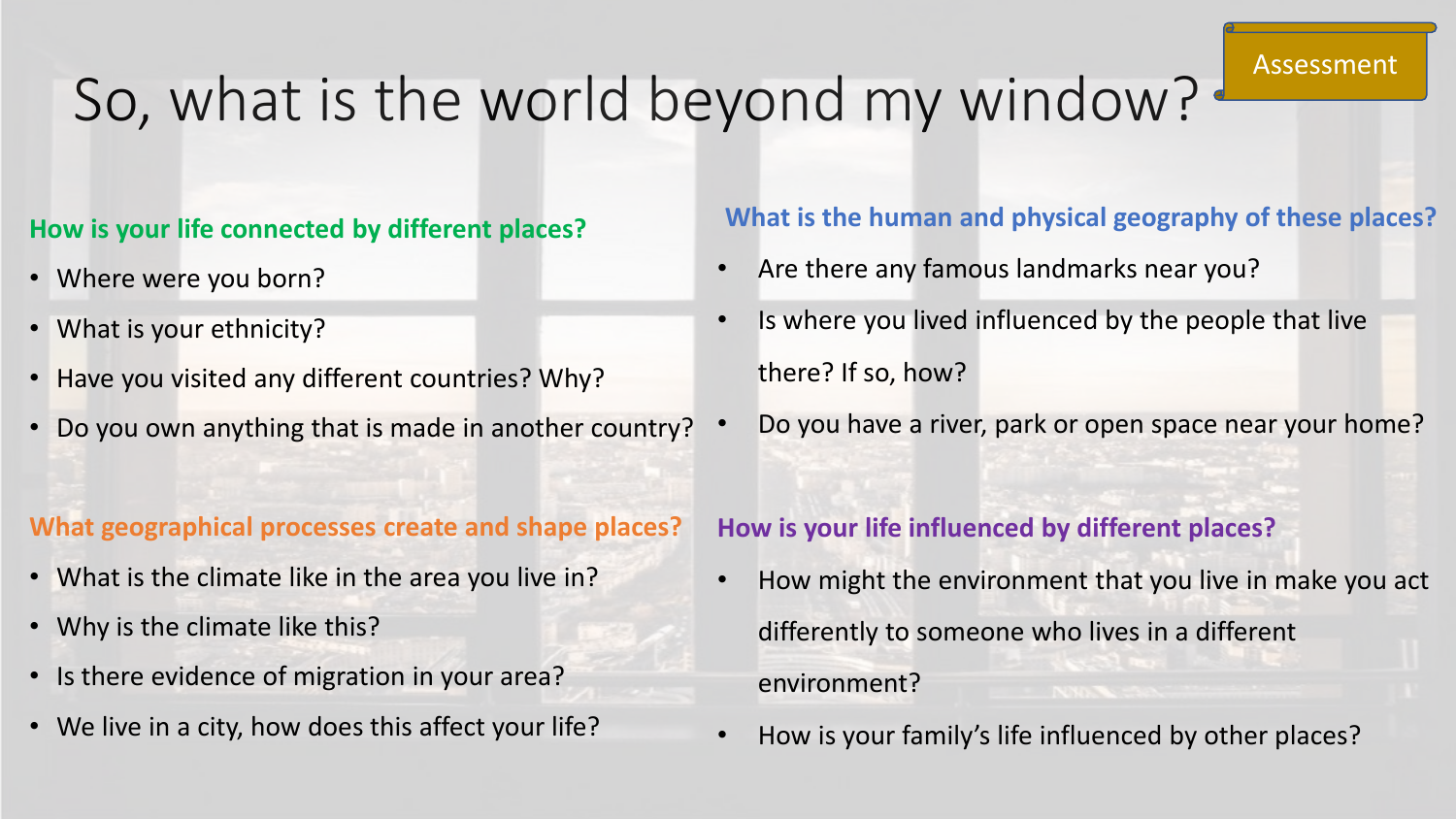If you are making your poster on PowerPoint you will need to make sure that you only use one slide and that page size is A3.

\*On SharePoint you will see a folder named RGS Competition 2020. In this folder you will find a blank A3 PowerPoint template that you can save and use.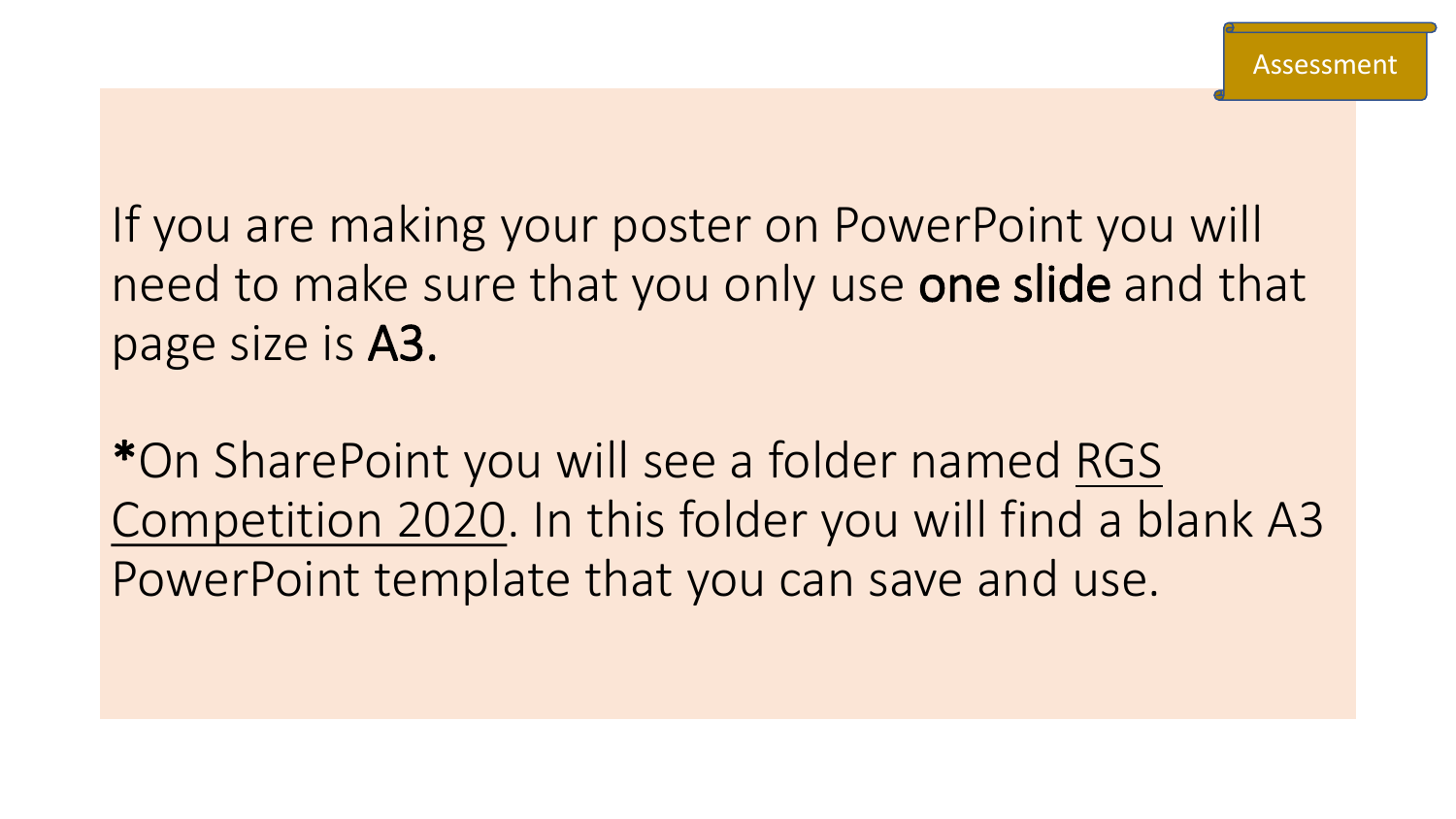# RGS Young Geographer of the Year Competition 2020!



This will be an assessed task.

**It is due by 5th June.** 

It will be set as an assignment on Teams so you will need to upload your work to your assignment on Teams.

#### **When uploading the work:**

- If it is hand written, it will need to be a scanned and uploaded to Teams.
- If you have made it on the computer use PowerPoint one slide only and upload to Teams.
- Please avoid uploading your final piece as a JPEG.
- The Genius scan App is a free app on Android and Apple, it will automatically convert the picture into a PDF.